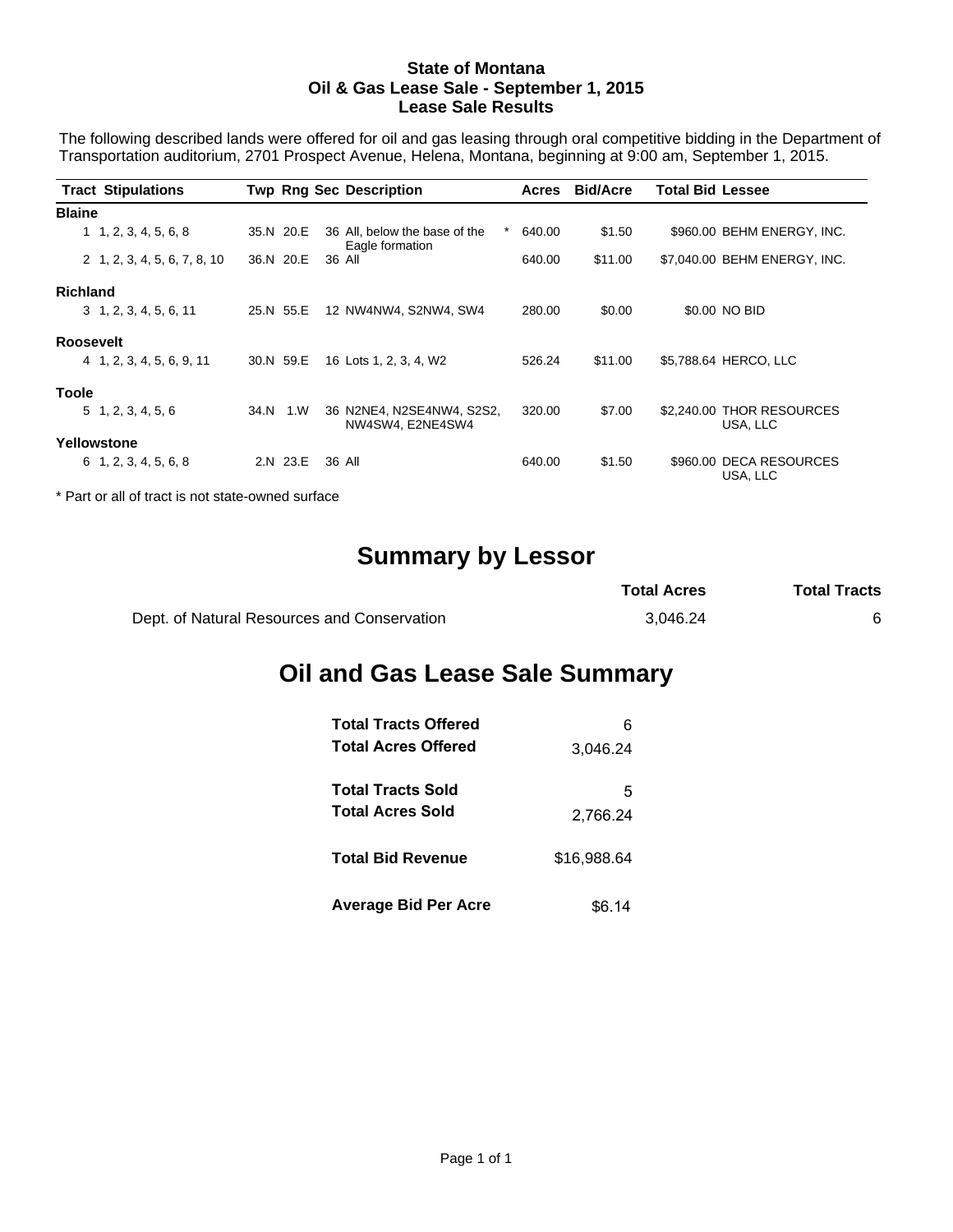#### **State of Montana Oil & Gas Lease Sale - September 1, 2015 Stipulations**

- 1 Lessee shall notify and obtain approval from the Department's Trust Land Management Division (TLMD) prior to constructing well pads, roads, power lines, and related facilities that may require surface disturbance on the tract. Lessee shall comply with any mitigation measures stipulated in TLMD's approval.
- 2 Prior to the drilling of any well on or into the lease premises, lessee shall send one copy of the well prognosis, including Form 22 "Application for Permit" to the Department's Trust Land Management Division (TLMD). After a well is drilled and completed, lessee shall send one copy of all logs run, Form 4A "Completion Report", and geologic report to TLMD. A copy of Form 2 "Sundry Notice and Report of Wells" or other appropriate Board of Oil and Gas Conservation form shall be sent to TLMD whenever any subsequent change in well status or operator is intended or has occurred. Lessee shall also notify and obtain approval from the TLMD prior to plugging a well on the lease premises.

Issuance of this lease in no way commits the Land Board to approval of coal bed methane production on this lease. Any coal bed methane extraction wells would require subsequent review and approval by the board.

- 3 The TLMD will complete an initial review for cultural resources and, where applicable, paleontological resources of the area intended for disturbance and may require a resources inventory. Based on the results of the inventory, the TLMD may restrict surface activity for the purpose of protecting significant resources located on the lease premises.
- 4 The lessee shall be responsible for controlling any noxious weeds introduced by lessee's activity on State-owned land and shall prevent or eradicate the spread of those noxious weeds onto land adjoining the lease premises. The lessee's methods of control shall be reviewed and approved by the Department's Unit Office that has jurisdiction for that locale.
- 5 The definitions of "oil" and "gas" provided in 82-1-111, MCA, do not apply to this lease for royalty calculation purposes.
- 6 If the State does not own the surface, the lessee must contact the owner of the surface in writing at least 30 days prior to any surface activity. A copy of the correspondence shall be sent to TLMD.
- 7 Due to unstable soil conditions on this tract and/or topography that is rough and/or steep, surface use may be restricted or denied. Seismic activity may be restricted to poltershots.
- 8 This lease is located within MT-DFWP sage grouse general habitat. Active sage grouse lek(s) is/are not currently known to exist on or within two miles of this lease. Sage grouse lek distribution and status can change as new data is acquired. Proposed activities must comply with the Montana Sage Grouse Habitat Conservation Strategy and amendments thereto.
- 9 Due to the floodplain/wetlands area(s), surface use may be restricted or denied.
- 10 Any activity within 1/8 mile of the river, stream, floodplain, or lake/reservoir on or adjacent to this tract must be approved in writing by the TLMD prior to commencement. No surface occupancy is allowed within the bed of the river and/or stream, abandoned channels, the bed of the lake/reservoir, or on islands and accretions associated with the river, stream, or lake/reservoir.
- 11 If whooping cranes are observed on-site, construction and/or maintenance activities shall be suspended until birds leave the area.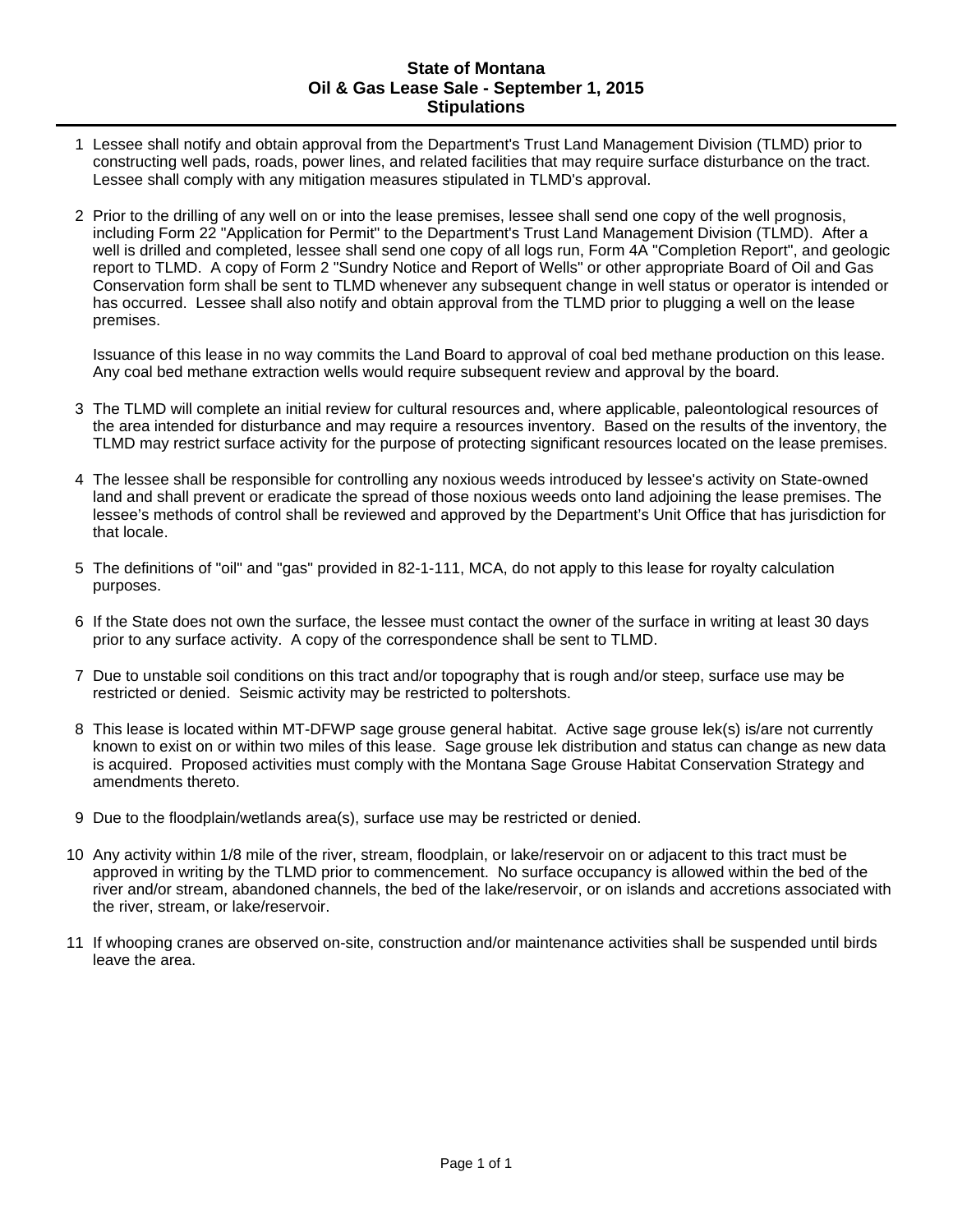#### **State of Montana Oil & Gas Lease Sale - September 1, 2015 Applicant List**

|                 |                    | <b>Tract Twp Rng Sec Description</b>                      | <b>Acres Applicant</b>         |
|-----------------|--------------------|-----------------------------------------------------------|--------------------------------|
| <b>Blaine</b>   |                    |                                                           |                                |
|                 |                    | 1 35.N 20.E 36 All, below the base of the Eagle formation | 640.00 BREKHUS, SCOTT          |
|                 | 2 36.N 20.E 36 All |                                                           | 640.00 BREKHUS, SCOTT          |
| <b>Richland</b> |                    |                                                           |                                |
|                 |                    | 3 25.N 55.E 12 NW4NW4, S2NW4, SW4                         | 280.00 DNRC/LAND BOARD         |
| Roosevelt       |                    |                                                           |                                |
|                 |                    | 4 30.N 59.E 16 Lots 1, 2, 3, 4, W2                        | 526.24 DNRC/LAND BOARD         |
| Toole           |                    |                                                           |                                |
|                 | 5 34.N 1.W         | 36 N2NE4, N2SE4NW4, S2S2, NW4SW4,<br>E2NE4SW4             | 320.00 JOHNSON, ERIC H         |
| Yellowstone     |                    |                                                           |                                |
| 6               | 2.N 23.E 36 All    |                                                           | 640.00 DECA RESOURCES USA, LLC |